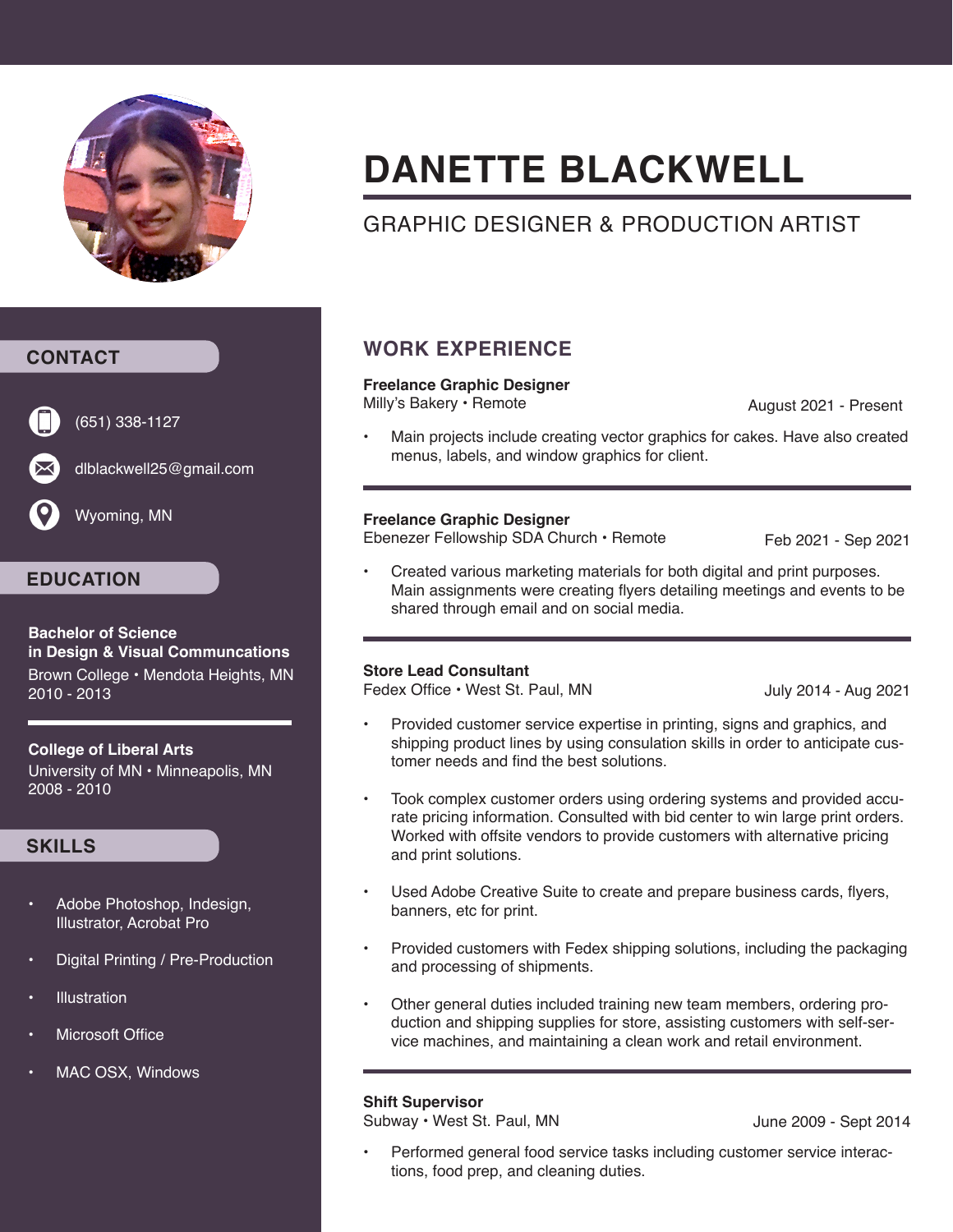

# **DANETTE BLACKWELL**

# GRAPHIC DESIGNER & PRODUCTION ARTIST



(651) 338-1127

dlblackwell25@gmail.com

Wyoming, MN

## **PROFESSIONAL REFERENCES**

#### **Alicia LaManna, Former Manager** Fedex Office • Store Manager

*Alicia was originally my assistant manager and eventually became my store*  manager throughout the 7 years we worked together at Fedex Office.

- Phone: (651) 450-7000
- Email: alicia.lamanna@fedex.com

#### **Milly Anderson, Freelance Client**

Milly's Bakery • Owner

I frequently help Milly with graphics she needs printed for her cakes. I also have created labels, menus, and window graphics for her.

- Phone: (651) 795-8562
- Email: millysbakerycakes@gmail.com

#### **Linda Womack, Freelance Client**

Ebenzer Fellowship SDA Church • Church Elder

I have worked with Linda throughout the years to produce flyers and other marketing materials for her church.

- Phone: (612) 701-5389
- Email: lindawomack834@gmail.com

#### **Timothy G. Galarnyk, Freelance Client**

Custom Risk Management, Inc • CEO

*I have helped Tim with various design projects throughout the years, including* logo, flyer, and banner creation.

- Phone: 612-366-1904
- Email: timothy@conrskmgmt.com